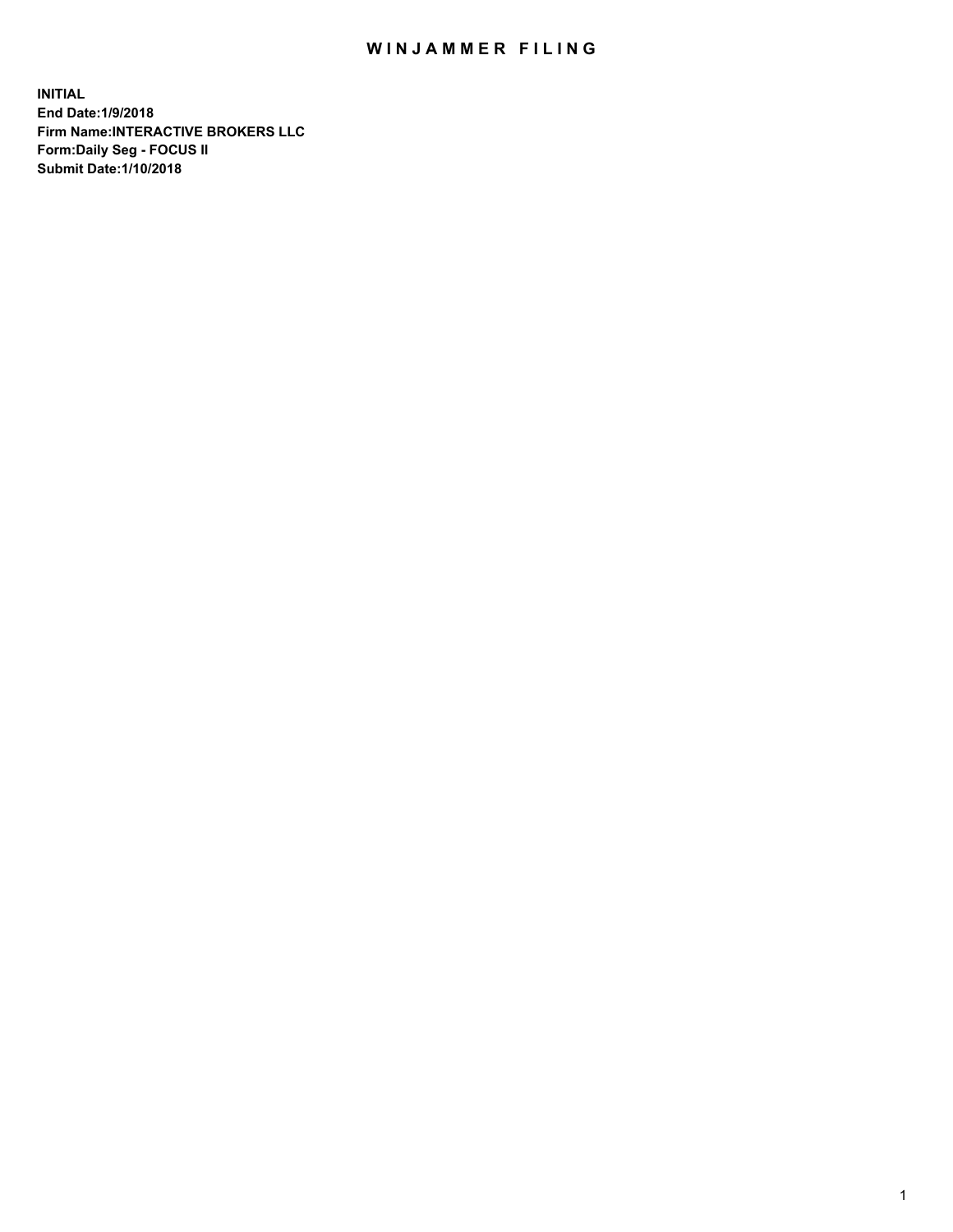## **INITIAL End Date:1/9/2018 Firm Name:INTERACTIVE BROKERS LLC Form:Daily Seg - FOCUS II Submit Date:1/10/2018 Daily Segregation - Cover Page**

| Name of Company<br><b>Contact Name</b><br><b>Contact Phone Number</b><br><b>Contact Email Address</b>                                                                                                                                                                                                                          | <b>INTERACTIVE BROKERS LLC</b><br><b>James Menicucci</b><br>203-618-8085<br>jmenicucci@interactivebrokers.c<br>om |  |
|--------------------------------------------------------------------------------------------------------------------------------------------------------------------------------------------------------------------------------------------------------------------------------------------------------------------------------|-------------------------------------------------------------------------------------------------------------------|--|
| FCM's Customer Segregated Funds Residual Interest Target (choose one):<br>a. Minimum dollar amount: ; or<br>b. Minimum percentage of customer segregated funds required:% ; or<br>c. Dollar amount range between: and; or<br>d. Percentage range of customer segregated funds required between: % and %.                       | $\overline{\mathbf{0}}$<br>0<br>155,000,000 245,000,000<br>00                                                     |  |
| FCM's Customer Secured Amount Funds Residual Interest Target (choose one):<br>a. Minimum dollar amount: ; or<br>b. Minimum percentage of customer secured funds required:%; or<br>c. Dollar amount range between: and; or<br>d. Percentage range of customer secured funds required between: % and %.                          | $\overline{\mathbf{0}}$<br>0<br>80,000,000 120,000,000<br>00                                                      |  |
| FCM's Cleared Swaps Customer Collateral Residual Interest Target (choose one):<br>a. Minimum dollar amount: ; or<br>b. Minimum percentage of cleared swaps customer collateral required:% ; or<br>c. Dollar amount range between: and; or<br>d. Percentage range of cleared swaps customer collateral required between:% and%. | $\overline{\mathbf{0}}$<br>$\overline{\mathbf{0}}$<br>00<br>0 <sub>0</sub>                                        |  |

Attach supporting documents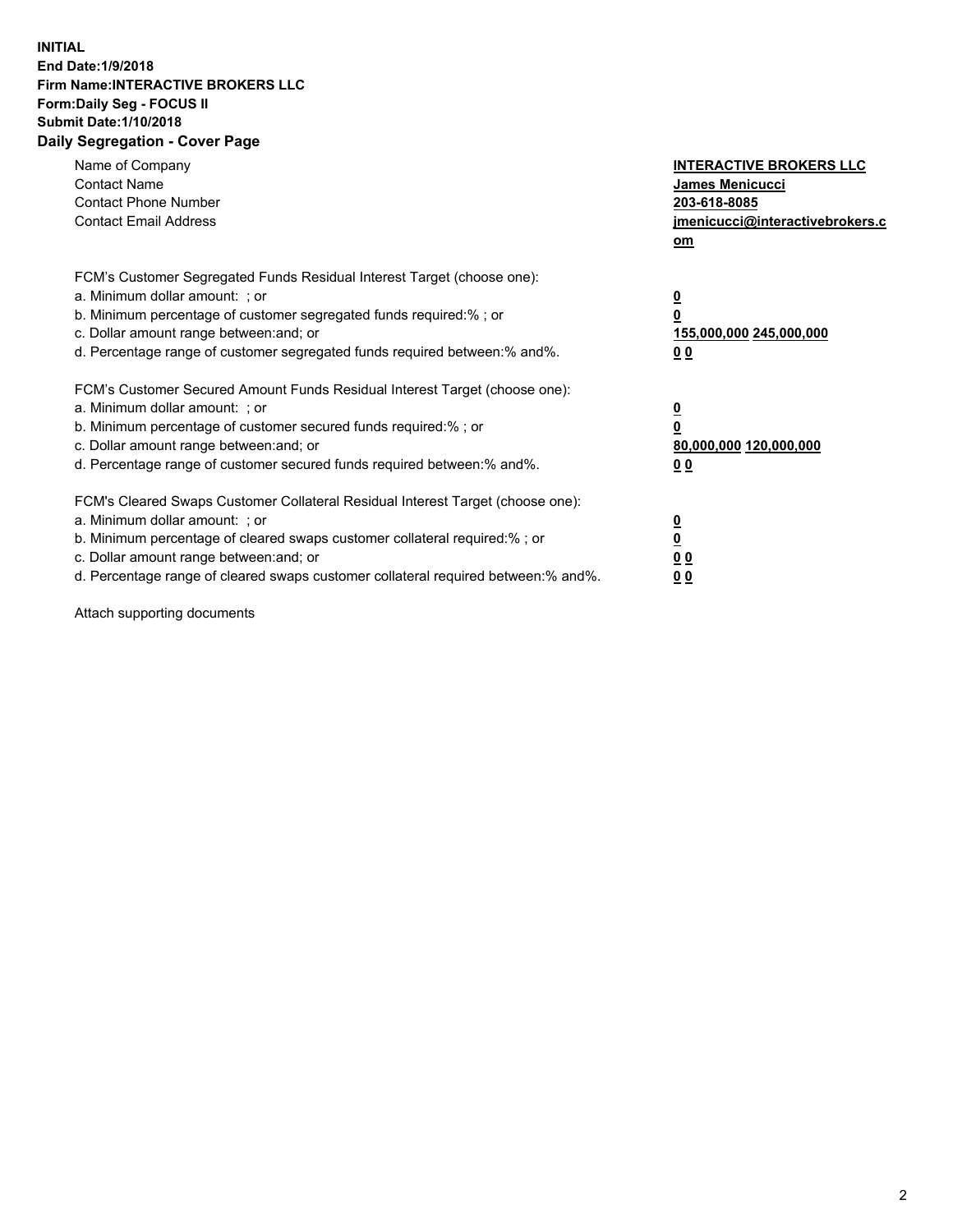## **INITIAL End Date:1/9/2018 Firm Name:INTERACTIVE BROKERS LLC Form:Daily Seg - FOCUS II Submit Date:1/10/2018 Daily Segregation - Secured Amounts**

| Daily Segregation - Secured Amounts                                                         |                                                                                                                                                                                                                                                                                                                                                                                                                                                                                                                                                                                                                                                                                                                                                                                                                                                                                                                                                                             |  |
|---------------------------------------------------------------------------------------------|-----------------------------------------------------------------------------------------------------------------------------------------------------------------------------------------------------------------------------------------------------------------------------------------------------------------------------------------------------------------------------------------------------------------------------------------------------------------------------------------------------------------------------------------------------------------------------------------------------------------------------------------------------------------------------------------------------------------------------------------------------------------------------------------------------------------------------------------------------------------------------------------------------------------------------------------------------------------------------|--|
| Foreign Futures and Foreign Options Secured Amounts                                         |                                                                                                                                                                                                                                                                                                                                                                                                                                                                                                                                                                                                                                                                                                                                                                                                                                                                                                                                                                             |  |
| Amount required to be set aside pursuant to law, rule or regulation of a foreign            | $0$ [7305]                                                                                                                                                                                                                                                                                                                                                                                                                                                                                                                                                                                                                                                                                                                                                                                                                                                                                                                                                                  |  |
| government or a rule of a self-regulatory organization authorized thereunder                |                                                                                                                                                                                                                                                                                                                                                                                                                                                                                                                                                                                                                                                                                                                                                                                                                                                                                                                                                                             |  |
| Net ledger balance - Foreign Futures and Foreign Option Trading - All Customers             |                                                                                                                                                                                                                                                                                                                                                                                                                                                                                                                                                                                                                                                                                                                                                                                                                                                                                                                                                                             |  |
| A. Cash                                                                                     | 472,707,498 [7315]                                                                                                                                                                                                                                                                                                                                                                                                                                                                                                                                                                                                                                                                                                                                                                                                                                                                                                                                                          |  |
| B. Securities (at market)                                                                   | $0$ [7317]                                                                                                                                                                                                                                                                                                                                                                                                                                                                                                                                                                                                                                                                                                                                                                                                                                                                                                                                                                  |  |
| Net unrealized profit (loss) in open futures contracts traded on a foreign board of trade   | 32,000,811 [7325]                                                                                                                                                                                                                                                                                                                                                                                                                                                                                                                                                                                                                                                                                                                                                                                                                                                                                                                                                           |  |
| Exchange traded options                                                                     |                                                                                                                                                                                                                                                                                                                                                                                                                                                                                                                                                                                                                                                                                                                                                                                                                                                                                                                                                                             |  |
| a. Market value of open option contracts purchased on a foreign board of trade              | 14,182 <sub>[7335]</sub>                                                                                                                                                                                                                                                                                                                                                                                                                                                                                                                                                                                                                                                                                                                                                                                                                                                                                                                                                    |  |
| b. Market value of open contracts granted (sold) on a foreign board of trade                | 103,723 [7337]                                                                                                                                                                                                                                                                                                                                                                                                                                                                                                                                                                                                                                                                                                                                                                                                                                                                                                                                                              |  |
| Net equity (deficit) (add lines 1.2. and 3.)                                                | 504,618,768 [7345]                                                                                                                                                                                                                                                                                                                                                                                                                                                                                                                                                                                                                                                                                                                                                                                                                                                                                                                                                          |  |
| Account liquidating to a deficit and account with a debit balances - gross amount           | <b>2,557</b> [7351]                                                                                                                                                                                                                                                                                                                                                                                                                                                                                                                                                                                                                                                                                                                                                                                                                                                                                                                                                         |  |
| Less: amount offset by customer owned securities                                            | 0 [7352] 2,557 [7354]                                                                                                                                                                                                                                                                                                                                                                                                                                                                                                                                                                                                                                                                                                                                                                                                                                                                                                                                                       |  |
| Amount required to be set aside as the secured amount - Net Liquidating Equity              | 504,621,325 [7355]                                                                                                                                                                                                                                                                                                                                                                                                                                                                                                                                                                                                                                                                                                                                                                                                                                                                                                                                                          |  |
| Method (add lines 4 and 5)                                                                  |                                                                                                                                                                                                                                                                                                                                                                                                                                                                                                                                                                                                                                                                                                                                                                                                                                                                                                                                                                             |  |
| Greater of amount required to be set aside pursuant to foreign jurisdiction (above) or line | 504,621,325 [7360]                                                                                                                                                                                                                                                                                                                                                                                                                                                                                                                                                                                                                                                                                                                                                                                                                                                                                                                                                          |  |
| 6.                                                                                          |                                                                                                                                                                                                                                                                                                                                                                                                                                                                                                                                                                                                                                                                                                                                                                                                                                                                                                                                                                             |  |
| FUNDS DEPOSITED IN SEPARATE REGULATION 30.7 ACCOUNTS                                        |                                                                                                                                                                                                                                                                                                                                                                                                                                                                                                                                                                                                                                                                                                                                                                                                                                                                                                                                                                             |  |
| Cash in banks                                                                               |                                                                                                                                                                                                                                                                                                                                                                                                                                                                                                                                                                                                                                                                                                                                                                                                                                                                                                                                                                             |  |
| A. Banks located in the United States                                                       | 58,899,860 [7500]                                                                                                                                                                                                                                                                                                                                                                                                                                                                                                                                                                                                                                                                                                                                                                                                                                                                                                                                                           |  |
| B. Other banks qualified under Regulation 30.7                                              | 0 [7520] 58,899,860 [7530]                                                                                                                                                                                                                                                                                                                                                                                                                                                                                                                                                                                                                                                                                                                                                                                                                                                                                                                                                  |  |
| Securities                                                                                  |                                                                                                                                                                                                                                                                                                                                                                                                                                                                                                                                                                                                                                                                                                                                                                                                                                                                                                                                                                             |  |
| A. In safekeeping with banks located in the United States                                   | 422,919,095 [7540]                                                                                                                                                                                                                                                                                                                                                                                                                                                                                                                                                                                                                                                                                                                                                                                                                                                                                                                                                          |  |
| B. In safekeeping with other banks qualified under Regulation 30.7                          | 0 [7560] 422,919,095 [7570]                                                                                                                                                                                                                                                                                                                                                                                                                                                                                                                                                                                                                                                                                                                                                                                                                                                                                                                                                 |  |
| Equities with registered futures commission merchants                                       |                                                                                                                                                                                                                                                                                                                                                                                                                                                                                                                                                                                                                                                                                                                                                                                                                                                                                                                                                                             |  |
| A. Cash                                                                                     | $0$ [7580]                                                                                                                                                                                                                                                                                                                                                                                                                                                                                                                                                                                                                                                                                                                                                                                                                                                                                                                                                                  |  |
|                                                                                             | $0$ [7590]                                                                                                                                                                                                                                                                                                                                                                                                                                                                                                                                                                                                                                                                                                                                                                                                                                                                                                                                                                  |  |
|                                                                                             | $0$ [7600]                                                                                                                                                                                                                                                                                                                                                                                                                                                                                                                                                                                                                                                                                                                                                                                                                                                                                                                                                                  |  |
|                                                                                             | $0$ [7610]                                                                                                                                                                                                                                                                                                                                                                                                                                                                                                                                                                                                                                                                                                                                                                                                                                                                                                                                                                  |  |
|                                                                                             | 0 [7615] 0 [7620]                                                                                                                                                                                                                                                                                                                                                                                                                                                                                                                                                                                                                                                                                                                                                                                                                                                                                                                                                           |  |
|                                                                                             |                                                                                                                                                                                                                                                                                                                                                                                                                                                                                                                                                                                                                                                                                                                                                                                                                                                                                                                                                                             |  |
|                                                                                             | $0$ [7640]                                                                                                                                                                                                                                                                                                                                                                                                                                                                                                                                                                                                                                                                                                                                                                                                                                                                                                                                                                  |  |
|                                                                                             | $0$ [7650]                                                                                                                                                                                                                                                                                                                                                                                                                                                                                                                                                                                                                                                                                                                                                                                                                                                                                                                                                                  |  |
|                                                                                             | $0$ [7660]                                                                                                                                                                                                                                                                                                                                                                                                                                                                                                                                                                                                                                                                                                                                                                                                                                                                                                                                                                  |  |
|                                                                                             | $0$ [7670]                                                                                                                                                                                                                                                                                                                                                                                                                                                                                                                                                                                                                                                                                                                                                                                                                                                                                                                                                                  |  |
|                                                                                             | 0 [7675] 0 [7680]                                                                                                                                                                                                                                                                                                                                                                                                                                                                                                                                                                                                                                                                                                                                                                                                                                                                                                                                                           |  |
|                                                                                             |                                                                                                                                                                                                                                                                                                                                                                                                                                                                                                                                                                                                                                                                                                                                                                                                                                                                                                                                                                             |  |
|                                                                                             | 135,489,101 [7700]                                                                                                                                                                                                                                                                                                                                                                                                                                                                                                                                                                                                                                                                                                                                                                                                                                                                                                                                                          |  |
|                                                                                             | $0$ [7710]                                                                                                                                                                                                                                                                                                                                                                                                                                                                                                                                                                                                                                                                                                                                                                                                                                                                                                                                                                  |  |
|                                                                                             | 17,902,521 [7720]                                                                                                                                                                                                                                                                                                                                                                                                                                                                                                                                                                                                                                                                                                                                                                                                                                                                                                                                                           |  |
|                                                                                             | 14,182 [7730]                                                                                                                                                                                                                                                                                                                                                                                                                                                                                                                                                                                                                                                                                                                                                                                                                                                                                                                                                               |  |
|                                                                                             | -103,723 [7735] 153,302,081 [7740]                                                                                                                                                                                                                                                                                                                                                                                                                                                                                                                                                                                                                                                                                                                                                                                                                                                                                                                                          |  |
|                                                                                             | 0 [7760]                                                                                                                                                                                                                                                                                                                                                                                                                                                                                                                                                                                                                                                                                                                                                                                                                                                                                                                                                                    |  |
|                                                                                             | $0$ [7765]                                                                                                                                                                                                                                                                                                                                                                                                                                                                                                                                                                                                                                                                                                                                                                                                                                                                                                                                                                  |  |
|                                                                                             | 635,121,036 [7770]                                                                                                                                                                                                                                                                                                                                                                                                                                                                                                                                                                                                                                                                                                                                                                                                                                                                                                                                                          |  |
| Page 1 from Line 8)                                                                         | 130,499,711 [7380]                                                                                                                                                                                                                                                                                                                                                                                                                                                                                                                                                                                                                                                                                                                                                                                                                                                                                                                                                          |  |
| Management Target Amount for Excess funds in separate section 30.7 accounts                 | 80,000,000 [7780]                                                                                                                                                                                                                                                                                                                                                                                                                                                                                                                                                                                                                                                                                                                                                                                                                                                                                                                                                           |  |
|                                                                                             | 50,499,711 [7785]                                                                                                                                                                                                                                                                                                                                                                                                                                                                                                                                                                                                                                                                                                                                                                                                                                                                                                                                                           |  |
|                                                                                             | <b>B.</b> Securities<br>C. Unrealized gain (loss) on open futures contracts<br>D. Value of long option contracts<br>E. Value of short option contracts<br>Amounts held by clearing organizations of foreign boards of trade<br>A. Cash<br><b>B.</b> Securities<br>C. Amount due to (from) clearing organization - daily variation<br>D. Value of long option contracts<br>E. Value of short option contracts<br>Amounts held by members of foreign boards of trade<br>A. Cash<br><b>B.</b> Securities<br>C. Unrealized gain (loss) on open futures contracts<br>D. Value of long option contracts<br>E. Value of short option contracts<br>Amounts with other depositories designated by a foreign board of trade<br>Segregated funds on hand<br>Total funds in separate section 30.7 accounts<br>Excess (deficiency) Set Aside for Secured Amount (subtract line 7 Secured Statement<br>Excess (deficiency) funds in separate 30.7 accounts over (under) Management Target |  |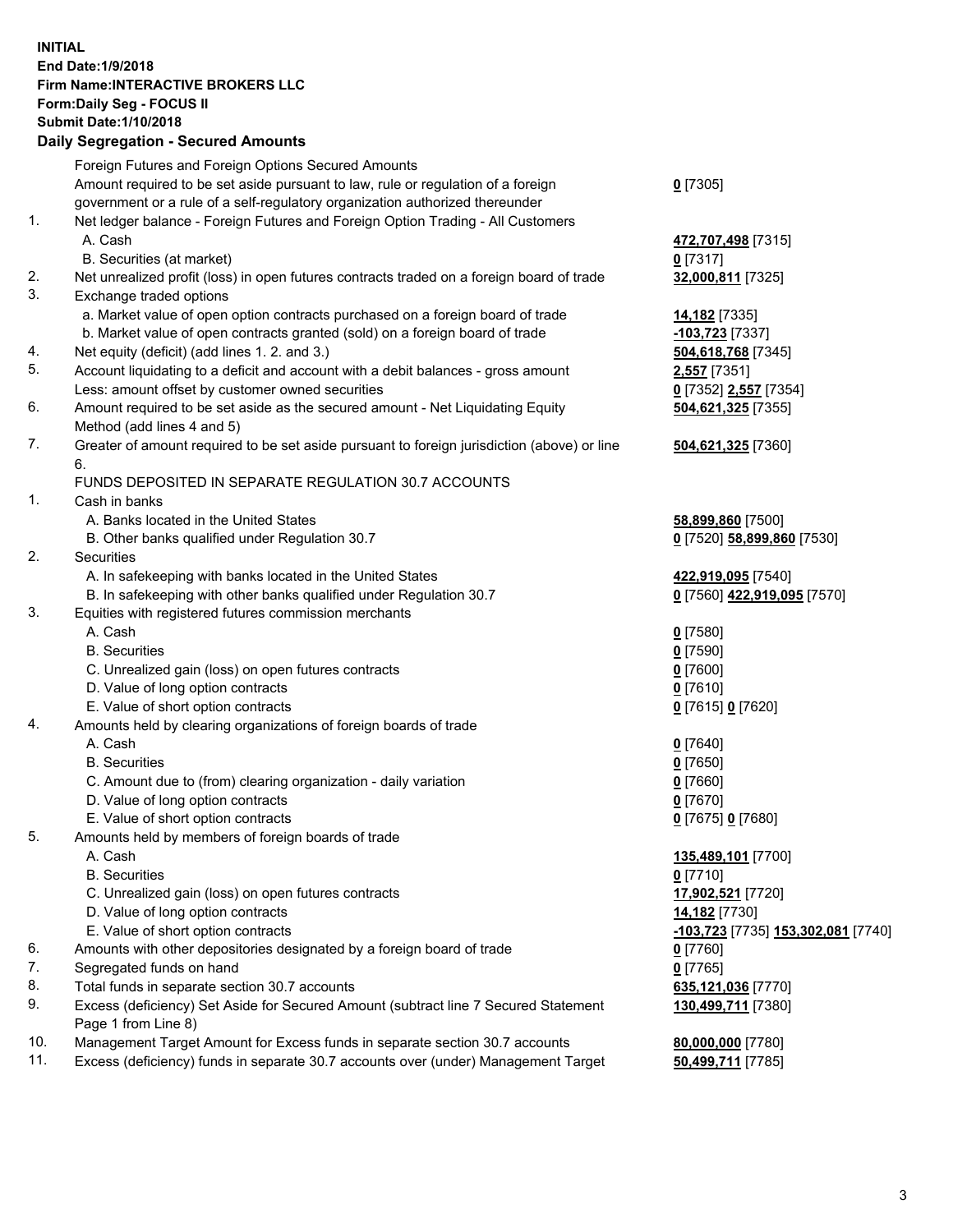**INITIAL End Date:1/9/2018 Firm Name:INTERACTIVE BROKERS LLC Form:Daily Seg - FOCUS II Submit Date:1/10/2018 Daily Segregation - Segregation Statement** SEGREGATION REQUIREMENTS(Section 4d(2) of the CEAct) 1. Net ledger balance A. Cash **4,518,213,606** [7010] B. Securities (at market) **0** [7020] 2. Net unrealized profit (loss) in open futures contracts traded on a contract market **-120,879,819** [7030] 3. Exchange traded options A. Add market value of open option contracts purchased on a contract market **229,153,833** [7032] B. Deduct market value of open option contracts granted (sold) on a contract market **-307,440,818** [7033] 4. Net equity (deficit) (add lines 1, 2 and 3) **4,319,046,802** [7040] 5. Accounts liquidating to a deficit and accounts with debit balances - gross amount **272,600** [7045] Less: amount offset by customer securities **0** [7047] **272,600** [7050] 6. Amount required to be segregated (add lines 4 and 5) **4,319,319,402** [7060] FUNDS IN SEGREGATED ACCOUNTS 7. Deposited in segregated funds bank accounts A. Cash **518,732,251** [7070] B. Securities representing investments of customers' funds (at market) **2,844,276,375** [7080] C. Securities held for particular customers or option customers in lieu of cash (at market) **0** [7090] 8. Margins on deposit with derivatives clearing organizations of contract markets A. Cash **22,167,962** [7100] B. Securities representing investments of customers' funds (at market) **1,213,228,029** [7110] C. Securities held for particular customers or option customers in lieu of cash (at market) **0** [7120] 9. Net settlement from (to) derivatives clearing organizations of contract markets **-334,372** [7130] 10. Exchange traded options A. Value of open long option contracts **229,081,261** [7132] B. Value of open short option contracts **-307,394,375** [7133] 11. Net equities with other FCMs A. Net liquidating equity **0** [7140] B. Securities representing investments of customers' funds (at market) **0** [7160] C. Securities held for particular customers or option customers in lieu of cash (at market) **0** [7170] 12. Segregated funds on hand **0** [7150] 13. Total amount in segregation (add lines 7 through 12) **4,519,757,131** [7180] 14. Excess (deficiency) funds in segregation (subtract line 6 from line 13) **200,437,729** [7190] 15. Management Target Amount for Excess funds in segregation **155,000,000** [7194]

16. Excess (deficiency) funds in segregation over (under) Management Target Amount Excess

**45,437,729** [7198]